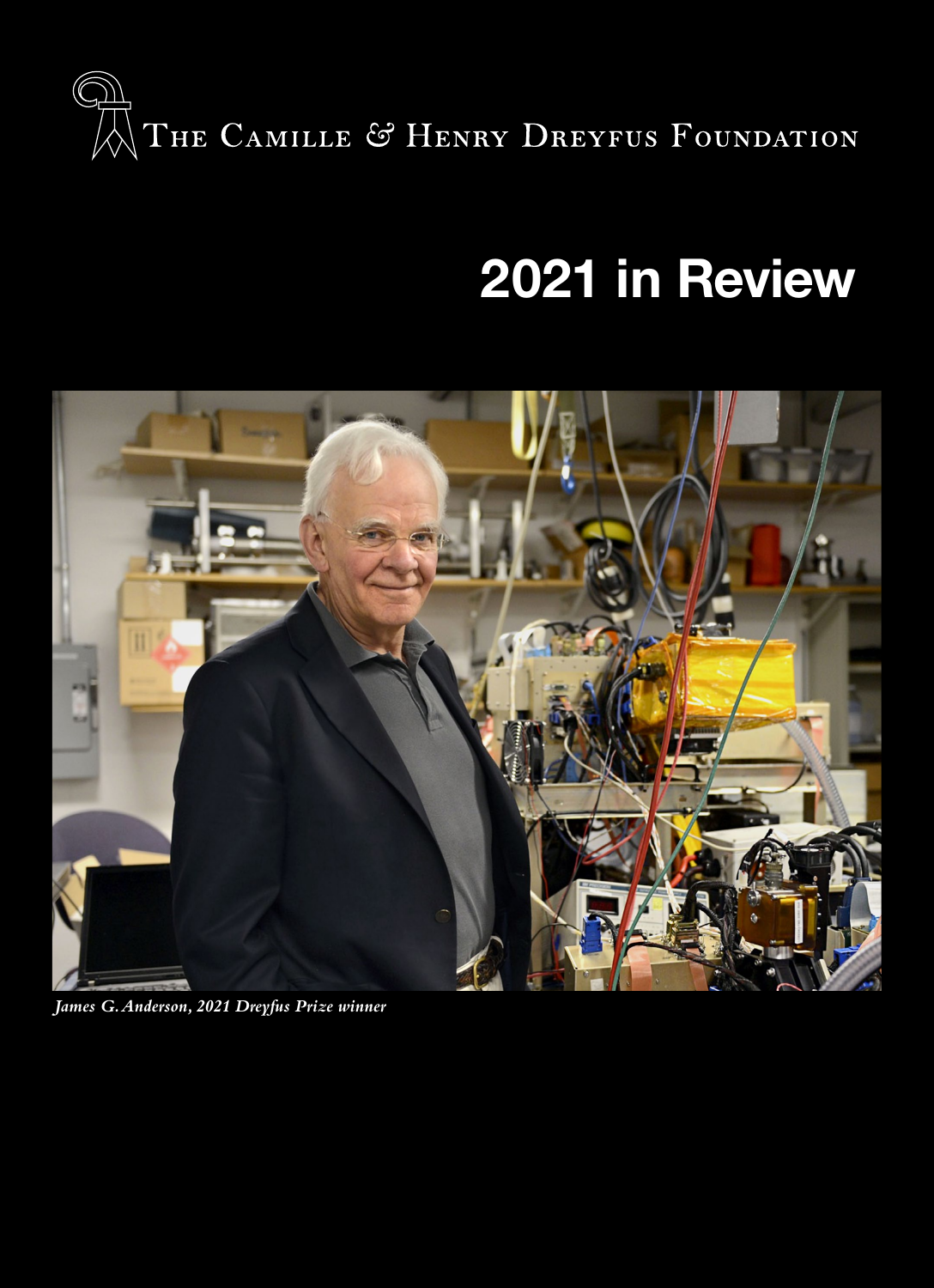## Letter from the President, H. Scott Walter



**I** hope this letter finds you well. Much like the year that preceded it, the events of 2021 required all of us to be flexible and prepared for change. In these uncertain times, the Dreyfus Foundation seeks to continue to support

chemists and chemical engineers who are at the forefront of creating positive changes and educating the next generation who will carry on this tradition of innovation.

Jim Anderson of Harvard University is the embodiment of a scientist in this tradition. His research has contributed enormous benefits to humanity and he is also a deeply committed teacher and communicator. The Foundation recognized his monumental achievements in Environmental Chemistry with the 2021 Dreyfus Prize. He was presented with the Prize in a small, private ceremony last fall, and if circumstances allow we will honor him in a larger, public gathering at Harvard in 2022.

Anderson will be the keynote speaker at the Dreyfus Symposium on Environmental Chemistry, which will be held at the spring national meeting of the American Chemical Society in San Diego on March 22. Further details about the symposium are found in this report and on the Dreyfus website. We hope you will join us, whether in person or online.

Last year's continued limitations on public gatherings meant that both the Dreyfus/ACS symposium on Chemistry in Support of Human Health and the Dreyfus Teacher-Scholar conference were held online. Though these events prompted some spirited exchanges, it is always inspiring when the Dreyfus community has an opportunity to gather in person, so we hope this will be possible soon. In the meantime, if you were unable to attend the Chemistry in Support of Human Health symposium, all the talks are available on the Dreyfus Foundation's YouTube channel.

In another exciting new chapter, last June we were pleased to welcome Scott A. Siegel as our new Executive Director. Scott has led a highly distinguished career as both a scientific and business leader for over 35 years. The Board and I look forward to working with Scott to make positive contributions and engage with the community we serve.

We also want to acknowledge our previous Executive Director, Mark Cardillo, for his substantial contributions to the Foundation's mission over the previous 18 years. It was a period of significant activity that included establishment of several new programs and events, including the Dreyfus Prize.

In closing, I want to remember Marye Anne Fox and H. Marshall Schwarz, two former Directors of the Dreyfus Foundation, who passed away last year. Marye Anne was a pioneering chemist and leader in both science and education, whose career included tenures as chancellor at the University of California, San Diego, and North Carolina State University. Marye Anne began her association with the Foundation in 1991, was elected to the Board in 2002, and chaired the Scientific Affairs Committee for several highly productive years. Marshall Schwarz also had a highly distinguished career that included serving as the Chief Executive Officer of the U.S. Trust Company. He was also very active in the world of philanthropy, and served on the Dreyfus Board for over three decades. He made substantial contributions to the Foundation's Finance and Audit Committee, on which he served for his entire tenure with the Board.

We are indeed fortunate to have had these leaders of great distinction contribute to the Dreyfus Foundation's mission. Though they will be deeply missed, their influence will continue to guide us in our mission of serving the chemical sciences community in the years ahead.

H. S. Walter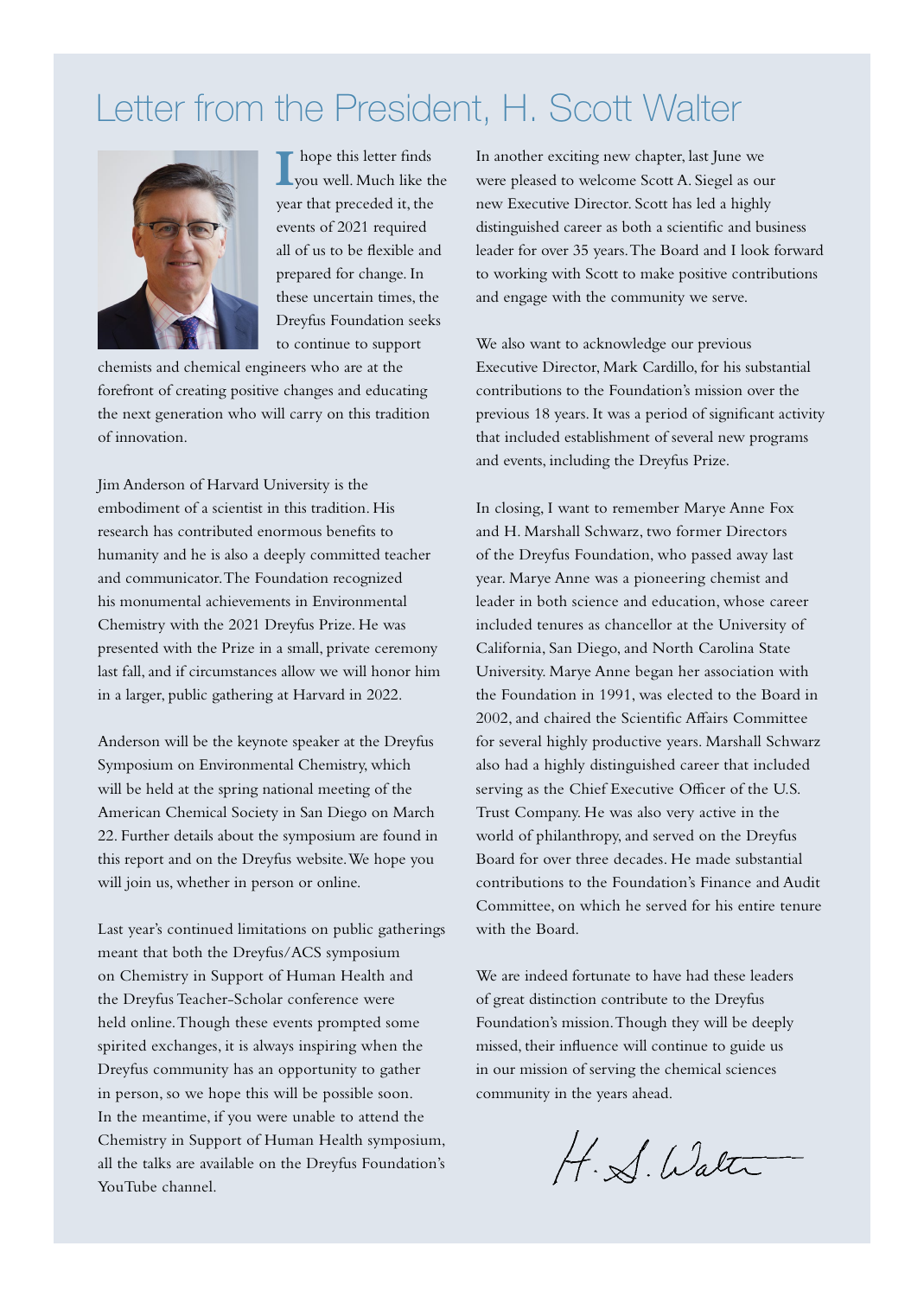# Jim Anderson Receives 2021 Dreyfus Prize



*Jim Anderson Presented with the 2021 Dreyfus Prize by H. Scott Walter*

**J**ames G. Anderson, the Philip S. Weld Professor in Chemistry at Harvard University, is the recipient of the 2021 Dreyfus Prize in the Chemical Sciences, conferred in Environmental Chemistry. The international Prize, awarded biennially, consists of a \$250,000 award, a medal, and a citation. A public award ceremony is planned to be held at Harvard in 2022.

Anderson received this award for decades of landmark contributions to the field of environmental chemistry. He is honored *for pioneering measurements of the free radicals that drive the chemistry of the atmosphere, establishing the foundation for worldwide agreements to protect the stratospheric ozone layer*. His work and advocacy have had an enduring impact on scientists, policymakers, students, and society. He is a towering figure in the field, renowned for his extraordinary abilities to both distill the most important questions that characterize the complex photochemical system of the stratosphere and then to perform the extremely challenging experiments required to address them.

Anderson's high-altitude measurements of the reaction kinetics of chlorine radicals derived from chlorofluorocarbons, also known as CFCs, directly shaped the Montreal Protocol, a milestone global agreement to protect the stratospheric ozone layer. His work demonstrated conclusively that CFCs were responsible for the massive destruction of stratospheric ozone. As a direct result of Anderson's research and testimony, CFC emissions harmful to the atmosphere were phased out.

Anderson's results are widely considered to be the gold standard for reaction rate data and *in situ* observations of free radicals, reactive intermediates, and isotopes in

the stratosphere. The reactions that he identified in the atmosphere were then studied rigorously in his laboratory by developing ultrasensitive laser and detection techniques. The laser-based systems he developed, to measure concentrations as low as 1 part in  $10^{14}$ , provided the ability to quantitatively establish the rate of catalytic loss of ozone that allowed the direct testing of models of stratospheric chemistry.

Recently, Anderson made a link between the decrease of stratospheric ozone and global climate change. The increase in violent thunderstorms, particularly in the Midwestern United States, transports water vapor into the relatively dry stratosphere. Anderson's work has shown that the radicals that originate from this increased water concentration contribute substantially to a loss of this protective layer of ozone.

Anderson's influence is further amplified by his work as an educator. His latest book, *University Chemistry: Frontiers and Foundations from a Global and Molecular Perspective* (MIT Press), provides a blueprint to teach introductory chemistry concepts within the larger context of technology, global energy, and climate. His novel approach motivates students by using realworld problems that can be solved by chemistry and is the foundation of a widely popular course at Harvard.

"Jim Anderson has created the tools and the instrumentation to understand the mechanistic links among the chemistry, radiation, and dynamics in the atmosphere that control climate," stated Matthew Tirrell, Chair of the Dreyfus Foundation Scientific Affairs Committee and Dean of the Pritzker School of Molecular Engineering at The University of Chicago.

H. Scott Walter, President of the Dreyfus Foundation, remarked, "Jim Anderson's contributions to our understanding of environmental chemistry are extraordinary and profound. We have all benefited from his work. The Foundation is thrilled to recognize his accomplishments with the Dreyfus Prize."

Anderson stated, "Increasingly, private scientific foundations are driving innovation within rapidly developing, multidisciplinary, scientific initiatives of critical importance to both expanded educational opportunities and unprecedented research opportunities. For seventy-five years the Dreyfus Foundation has pioneered innovation in chemistry and chemical engineering in the context of coupling research and education to societal responsibility, and to solve global scale issues that sustain the human endeavor. Thus, I am deeply moved by receiving the Dreyfus Prize in the Chemical Sciences."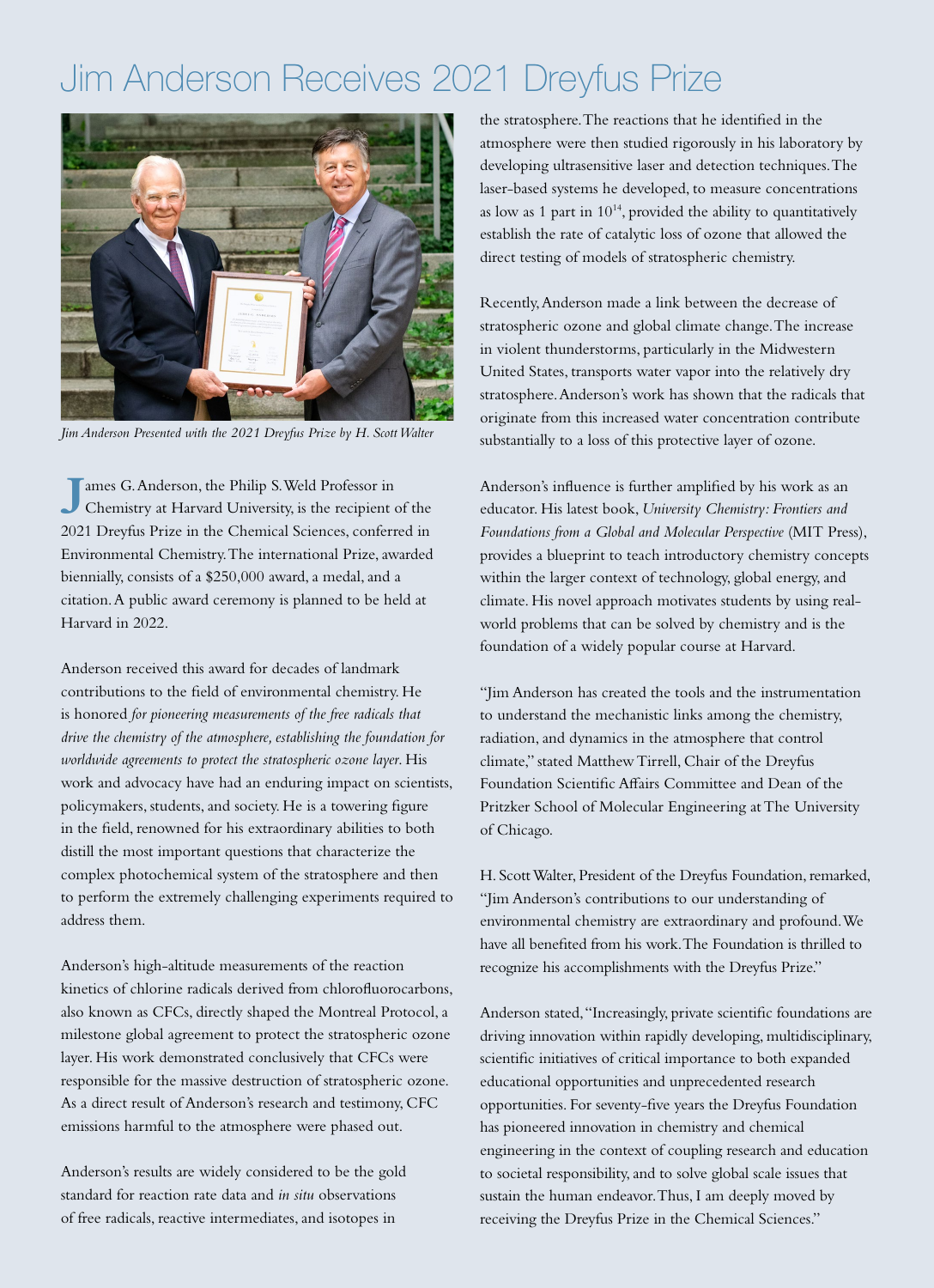### Dreyfus/ACS Symposium on Environmental Chemistry

The Dreyfus Foundation has organized a one-day symposium on Environmental Chemistry, the topic of the 2021 Dreyfus<br>Prize, to be held at the spring national meeting of the American Chemical Society in San Diego on Tuesday, 2022. The scheduled sequence of speakers appears below. For information on how to attend, please visit https://www.acs.org.

**Barbara Finlayson-Pitts**, University of California, Irvine *Atmospheric Chemistry and the Fundamental Chemical Sciences*

**Vicki Grassian**, University of California, San Diego *Interfacial and Multiphase Environmental Chemistry* 

**John Seinfeld**, California Institute of Technology *Atmospheric Chemistry and Physics: Air Pollution to Climate Change*

**Dustin Schroeder**, Stanford University *Observing the Evolving Subsurface Environments of Ice Sheets with Ice Penetrating Radar*

**Francois Morel**, Princeton University *The Effect of Ocean Acidification on Marine Phytoplankton* 

**Paul Anastas**, Yale University *Green Chemistry: The "And Therefore" of Environmental Chemistry*

**Frank Keutsch**, Harvard University *Chemical Intervention Via Stratospheric Aerosol Injection: Risk and Efficacy of Non-Sulfate Materials*

**James G. Anderson**, Harvard University *Quantitative Forecasts of Risk Triggered by Climate Change Resulting from Fossil Fuel Use* 





*Finlayson-Pitts*

*Grassian*









*Morel*





*Keutsch Anderson*

### Dreyfus-Sponsored ACS Awards





*Kay Brummond Elaine Yamaguchi*

**S**ince 1995, the Dreyfus Foundation has sponsored two annual awards that are administered by the American Chemical Society: the awards for Encouraging Women into Careers in the Chemical Sciences, and for Encouraging Underrepresented and Economically Disadvantaged Students into Careers in the Chemical Sciences. In 2021, these awards

were made to Kay Brummond, University of Pittsburgh, and Elaine Yamaguchi, Chevron Oronite, respectively.

Each award consists of \$5,000 to the awardee and a grant of \$10,000 to an eligible non-profit institution, designated by the recipient, to strengthen the objectives of their award. Brummond directed her award to support the participation of two women students in the University of Pittsburgh's Summer Undergraduate Fellowship program. Yamaguchi's grant supports the San Joaquin Valley Local Section of the American Chemical Society and their recruitment of student-faculty teams to study chemistry, especially agricultural chemistry, in the region.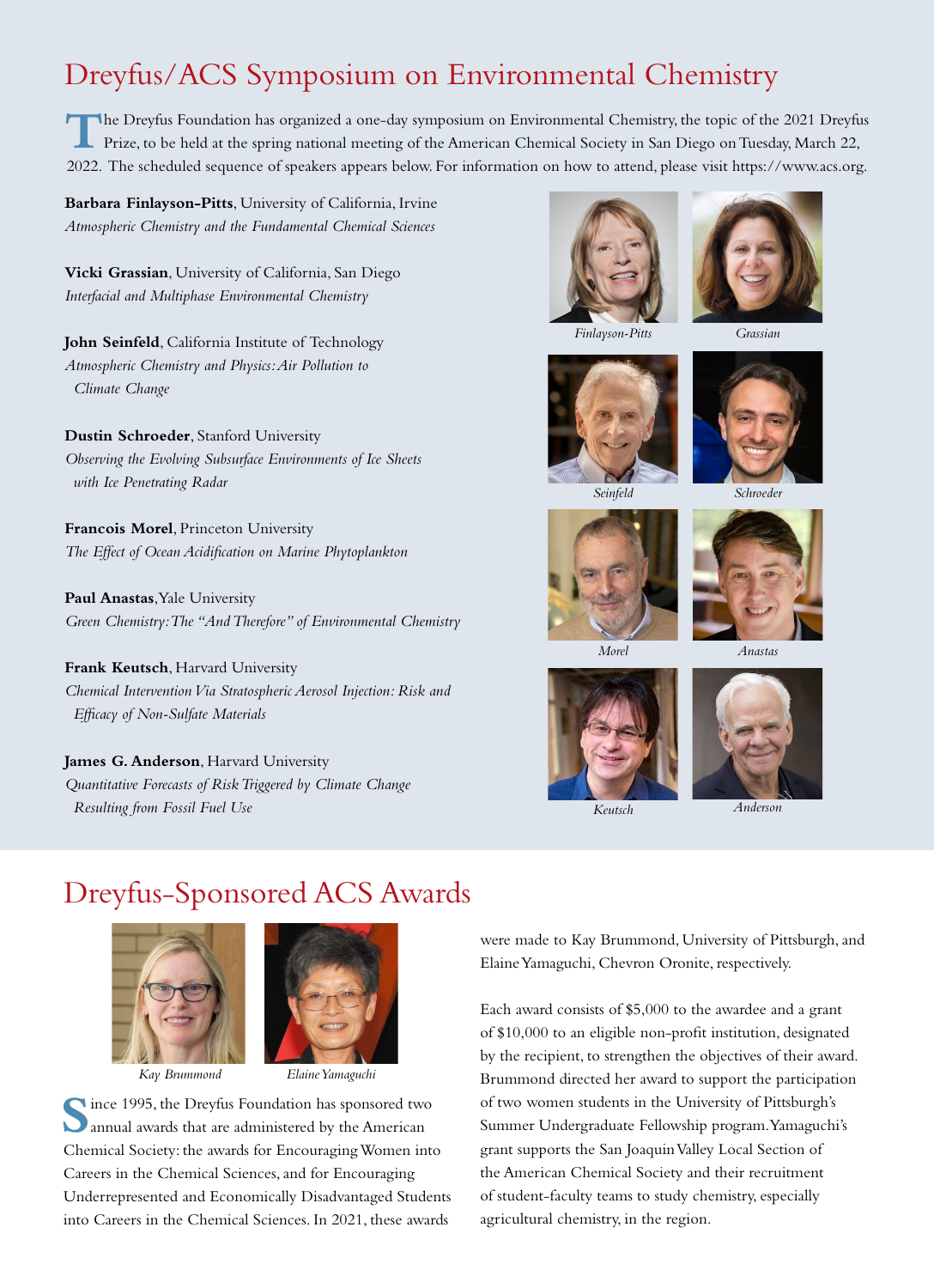### Chemistry Shorts: New Film & Moore Foundation Partnership

**T**he Chemistry Shorts film series, presented by the Dreyfus Foundation, spotlights the positive impact that chemists and chemical engineers have on modern life as they work to solve important problems and create new opportunities that benefit humanity. Each film is accompanied by a lesson plan for use in high school and early college classrooms. The newest film, *Untapped Potential*, focuses on ways that chemists and chemical engineers are



*William Tarpeh of Stanford University in* Untapped Potential

critical to ensuring that water is both healthy and available. It features appearances from three prominent experts in the field: Meagan Mauter (Stanford), David Sedlak (UC Berkeley), and William Tarpeh (Stanford).

In 2021, based upon the initial success of the first three productions, the Foundation established Chemistry Shorts as a formal program. Further, Chemistry Shorts

received a major grant from the Gordon and Betty Moore Foundation, which will increase both the rate of production and the reach of these productions, allowing for at least six additional films to be produced over the next

**GORDON AND BETTY FOUNDATION** 

three years. We invite you to watch these films at chemistryshorts.org and on YouTube.

### News of the Board, Advisors, and Staff



**Daniel G. Nocera**, the Patterson Rockwood Professor of Energy at Harvard University, was elected to the Board of Directors in 2021. Nocera's group has pioneered studies in renewable energy conversion,

including the invention of both the artificial leaf and the bionic leaf. He has received many awards and honors, including the Leigh Ann Conn Prize, the Eni Prize, the IAPS Award, and the Burghausen Prize. He is a member of the AAAS, NAS, and Indian Academy of Sciences.



**Juan de Pablo**, Liew Family Professor of Molecular Engineering at The University of Chicago, was elected to serve as an Advisor. His research focuses on polymeric, colloidal, and liquid crystalline

materials. He develops molecular models and advanced computational algorithms for simulations of molecular and large-scale processes occurring over wide ranges of length and time scales. His many awards include the Charles Stine Award, the DuPont Medal, and the Intel Patterning Science Award. He is a Fellow of the AAAS, APS, and NAE.



**Scott A. Siegel** was welcomed as the Foundation's new Executive Director in May. Trained as a biochemist, his work in Biotech focused on drug discovery & development in oncology, infectious diseases, and immunology.

During this time he co-invented the ground-breaking biologic Remicade**®**. Prior to joining the Foundation, Scott held leadership roles as VP & CBO at ATCC, COO at Ezose Sciences, VP at Redpoint Bio, and Exec. Director at J&J. He previously served as an Adjunct Associate Professor of Microbiology at the University of Pennsylvania and more recently as Lecturer at the Wharton School. He has broad international business experience, facilitating partnerships across North America, Europe, and Asia.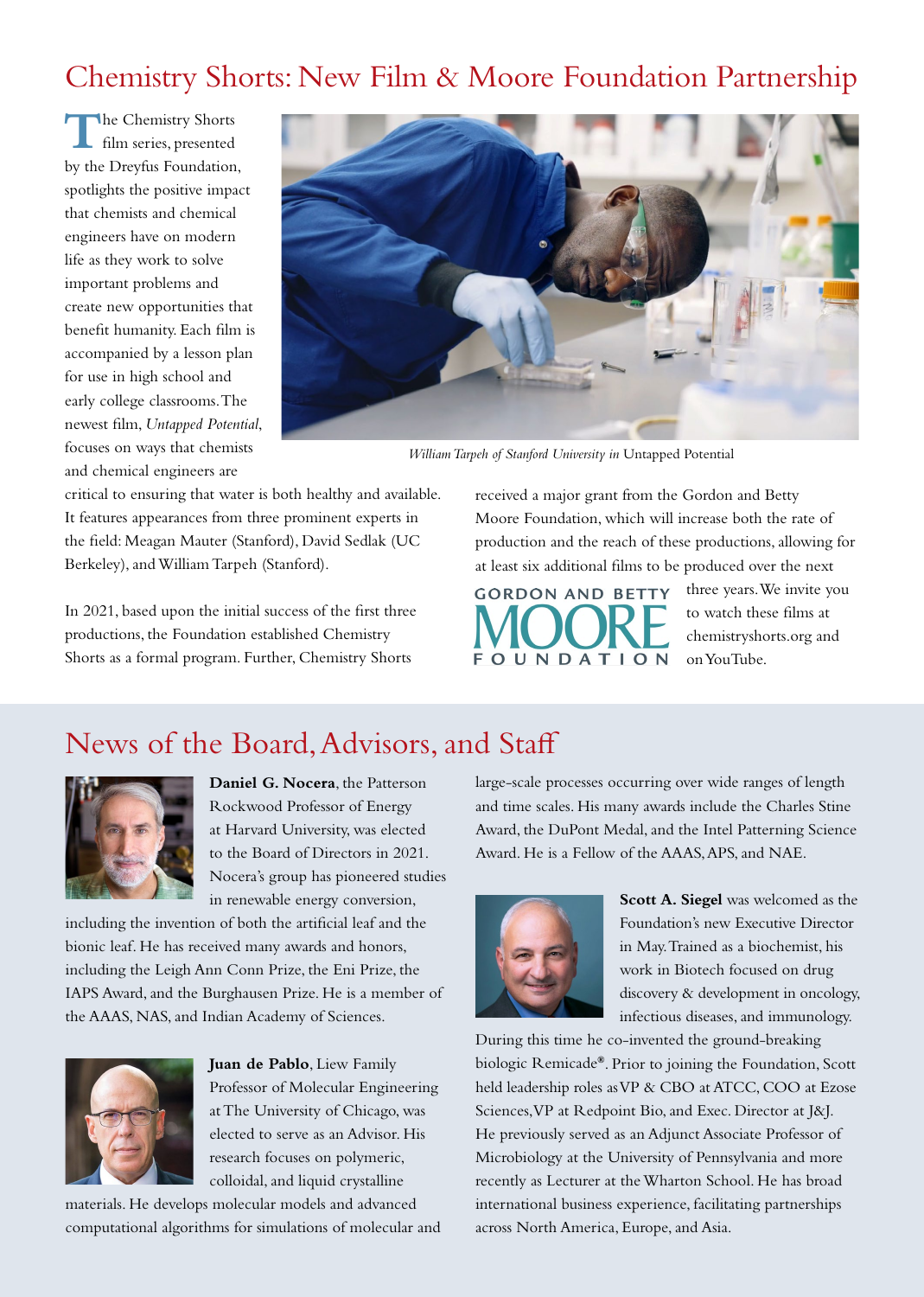#### Board of Directors

H. Scott Walter *President* Paul Woitach *Vice President* Mary Eileen Dowling Walter *Treasurer and Secretary* Matthew V. Tirrell *Chair, Scientific Affairs Committee* Henry C. Walter John R. H. Blum Edward A. Reilly Dorothy Dinsmoor Richard N. Zare Daniel G. Nocera

#### Director Emeritus

John I. Brauman

#### Past Presidents

Camille Dreyfus, *1946-1956* Jean Dreyfus, *1956-1991* Dorothy Dinsmoor, *1991-2009* Henry C. Walter, *2009-2020*

#### **Advisors**

Louis E. Brus Arup Chakraborty Juan de Pablo Laura L. Kiessling

#### **Staff**

Scott A. Siegel *Executive Director*

Gerard Brandenstein *Associate Director*

Adam Lore *Operations Manager*

*Cover photograph © 2021 The Harvard Crimson, Inc. All rights reserved. Reprinted with permission*

The mission of the Camille and Henry Dreyfus Foundation is *to advance the science of chemistry, chemical engineering, and related sciences as a means of improving human relations and circumstances throughout the world*. Established in 1946 by chemist, inventor, and businessman Camille Dreyfus as a memorial to his brother Henry, the Foundation became a memorial to both men when Camille Dreyfus died in 1956. Throughout its history the Foundation has sought to take the lead in identifying and addressing needs and opportunities in the chemical sciences.



THE CAMILLE & HENRY DREYFUS **OUNDATION** 

**405 Lexington Avenue, Suite 909 New York, NY 10174 T: (212) 753-1760 F: (212) 593-2256 www.dreyfus.org** O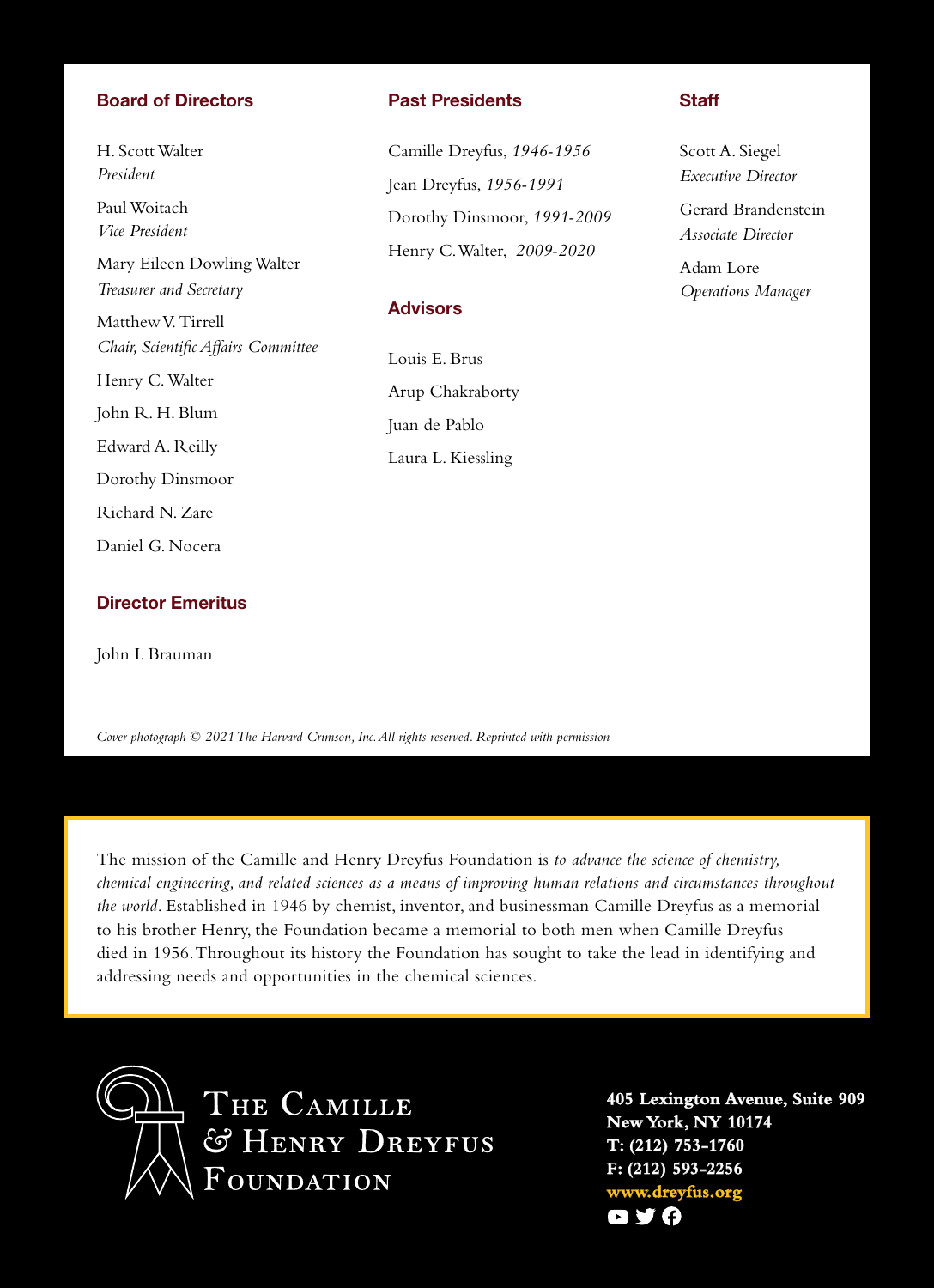# 2021 Awards

#### The Dreyfus Prize in the

Chemical Sciences James G. Anderson, *Harvard University*

#### Camille Dreyfus Teacher-Scholar Awards

John S. Anderson, *The University of Chicago* Carlos R. Baiz, *The University of Texas at Austin* Christopher M. Bates, *University of California, Santa Barbara* Osvaldo Gutierrez, *Texas A&M University* Julia A. Kalow, *Northwestern University* Markita P. Landry, *University of California, Berkeley* Song Lin, *Cornell University* Nikhil S. Malvankar, *Yale University* Karthish Manthiram, *Massachusetts Institute of Technology* David E. Olson, *University of California, Davis* Brenda M. Rubenstein, *Brown University* Ian B. Seiple, *University of California, San Francisco* Luisa Whittaker-Brooks, *The University of Utah* Xiaoji G. Xu, *Lehigh University* Mingxu You, *University of Massachusetts Amherst* Joel Yuen-Zhou, *University of California, San Diego*

#### Henry Dreyfus Teacher-Scholars

Michael G. Campbell, *Barnard College* Amanda R. Murphy, *Western Washington University* Katelynn R. Perrault, *Chaminade University of Honolulu* Christine Phillips-Piro, *Franklin & Marshall College* Marino J. E. Resendiz, *University of Colorado Denver* S. Chantal E. Stieber, *California State Polytechnic University, Pomona* Grace Y. Stokes, *Santa Clara University* Kristen E. Whalen, *Haverford College*

#### Machine Learning in the Chemical Sciences and Engineering

Milad Abolhasani, *North Carolina State University* Garnet K. Chan, *California Institute of Technology* Sriram Chandrasekaran, *University of Michigan* Qiang Cui, *Boston University* Abigail Doyle, *University of California, Los Angeles* Rafael Gomez-Bombarelli, *Massachusetts Institute of Technology* Nicholas E. Jackson, *University of Illinois at Urbana-Champaign*

#### Jean Dreyfus Lectureship for Undergraduate Institutions

College of the Holy Cross Fairfield University Lewis & Clark College Macalester College Union College University of Maryland Eastern Shore Willamette University

#### Dreyfus-Sponsored Awards

#### ACS Award for Encouraging Women into Careers in the Chemical Sciences

Kay M. Brummond, *University of Pittsburgh*

ACS Award for Encouraging Underrepresented and Economically Disadvantaged Students into Careers in the Chemical Sciences Elaine S. Yamaguchi, *Chevron Oronite*

### THE CAMILLE & HENRY DREYFUS FOUNDATION